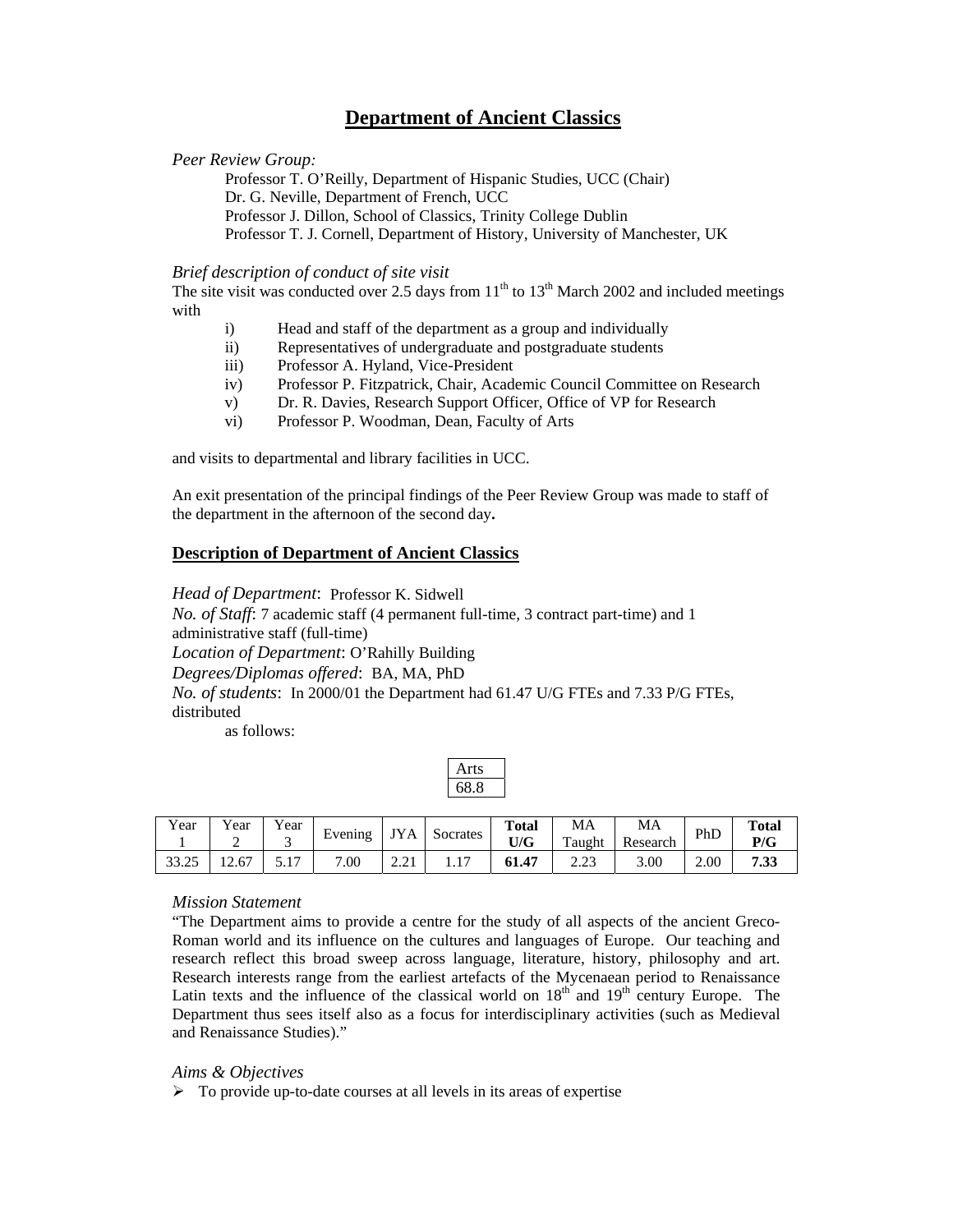- $\triangleright$  To engage in research in the discipline and in its promulgation by means of conference papers and publication
- $\triangleright$  To foster the research of young scholars
- $\triangleright$  To establish and maintain an archive of Irish Neo-Latin and to make it accessible electronically
- $\triangleright$  To be an international centre for the learning of Greek and Latin for late starters
- $\triangleright$  To serve the University by making available expertise in the core discipline of European culture, by providing opportunities for staff to learn the ancient languages and by promoting the production of ancient drama in the University theatre
- $\triangleright$  To serve the community by co-operating with local societies and schools in their attempts to keep interest in the Classics alive in the region.

# **General Comment on Quality Review**

The reviewers stressed their satisfaction that the self-assessment report was splendidly prepared in every respect by the academic and administrative staff of the Department of Ancient Classics. The overall report was honest and open, and faithfully relayed all comments made in the individual self-assessment reports. The reviewers noted that the department has been transformed in the past few years and is still in a state of transition. UCC was commended for its support of the department. The reviewers were impressed by the amount of material covered in the teaching programmes and the success of the Greek and Roman Civilisation courses. However they felt there was too much material in First Year, and that younger staff should be encouraged to avail of the support in teaching now being developed at College level.

 The radical and dynamic change in the department's research culture was recognised, and the success of the department in acquiring Government of Ireland funding was evidence of the successful research strategy of the department. The Summer School in Greek and Latin is unique in Europe and is a valuable research resource for a wide range of disciplines within the humanities.

| <b>Recommendation of PRG</b>                                                                                        | <b>Recommendation of QPC</b>                                                                                                                                                                                                                           | Follow-Up Report – Oct. '03                                                                                                                                                                                                                                                                            |
|---------------------------------------------------------------------------------------------------------------------|--------------------------------------------------------------------------------------------------------------------------------------------------------------------------------------------------------------------------------------------------------|--------------------------------------------------------------------------------------------------------------------------------------------------------------------------------------------------------------------------------------------------------------------------------------------------------|
| Reorganise the Greek and<br>Roman Civilisation course to<br>include flexible options on staff<br>research interests | Noted that the Department are<br>planning to increase flexibility of<br>options in Year 3 for 2003/04 and are<br>considering the possibilities for<br>increasing options in Year 2. The<br>QPC welcomed and endorsed<br>proposed action by Department. | Implemented where possible and<br>appropriate, based on professional<br>judgement of staff of the<br>department.<br>All staff have the opportunity to<br>expose students to their particular<br>research interests during the<br>undergraduate programmes.                                             |
| Provide an informative, student-<br>friendly Departmental booklet                                                   | Noted that the Department plans to<br>develop such a booklet over the<br>summer months. The committee<br>welcomed and endorsed the proposed<br>action as a matter of good practice.                                                                    | Implemented.<br>A number of booklets have been<br>developed, in particular for Greek<br>& Roman Civilisation Year 1, and<br>the Language Degree programmes<br>for Years 2 and 3. A booklet for<br>the Language Degree<br>programmes, Year 1, will be<br>developed during the academic<br>vear 2003/04. |

## **Progress on Recommendations for Improvement**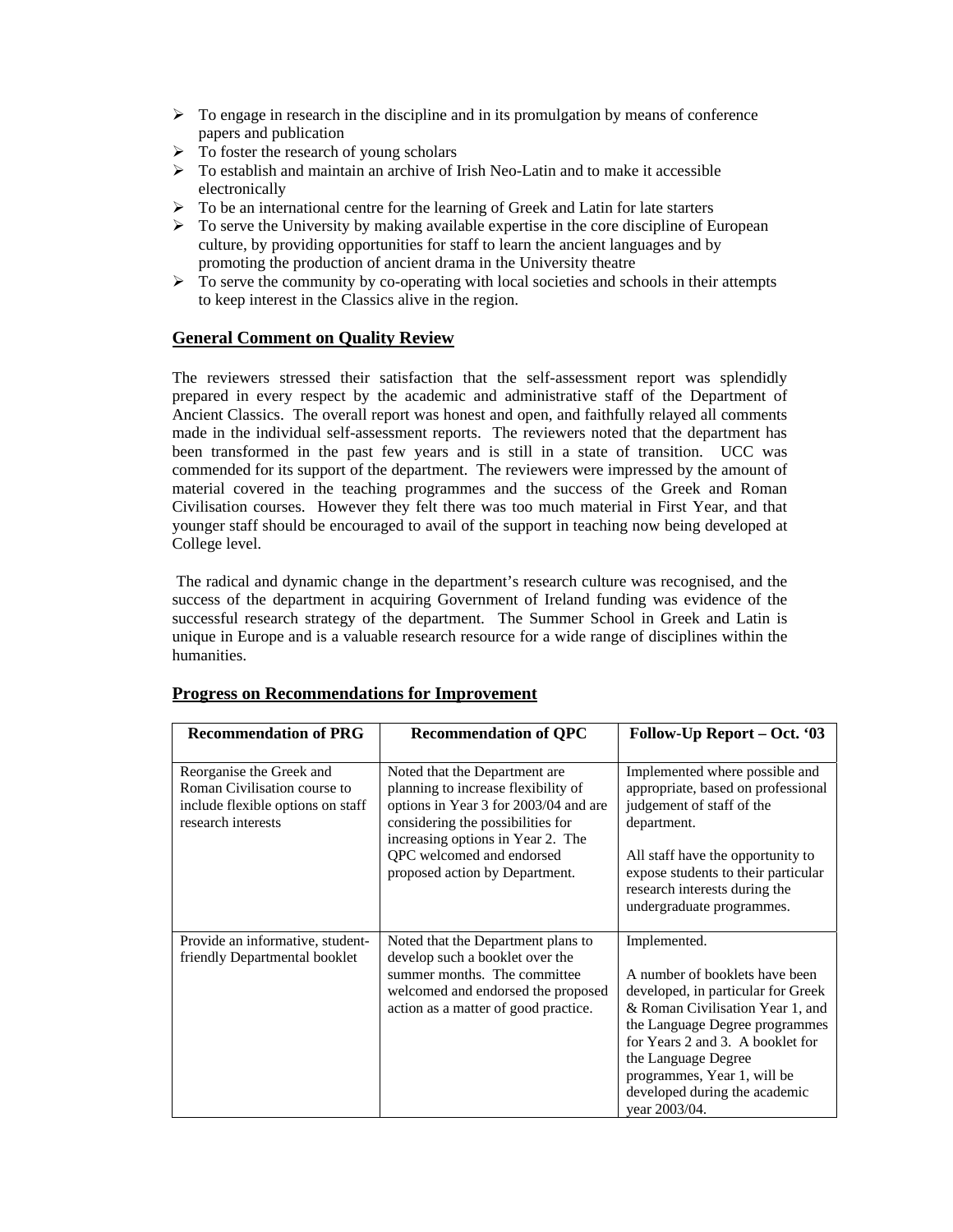| <b>Recommendation of PRG</b>                                                                                                                                             | <b>Recommendation of QPC</b>                                                                                                                                                                                                                                                                                           | Follow-Up Report – Oct. '03                                                                                                                                                                                                                                                                                                                                                                                                                                        |  |  |
|--------------------------------------------------------------------------------------------------------------------------------------------------------------------------|------------------------------------------------------------------------------------------------------------------------------------------------------------------------------------------------------------------------------------------------------------------------------------------------------------------------|--------------------------------------------------------------------------------------------------------------------------------------------------------------------------------------------------------------------------------------------------------------------------------------------------------------------------------------------------------------------------------------------------------------------------------------------------------------------|--|--|
| Liaise with schools - offer a<br>course on the Leaving<br>Certificate Latin/Classical<br>Studies courses                                                                 | Noted that the department will be<br>considering possible options when<br>the new appointment takes up his/her<br>post in the autumn.                                                                                                                                                                                  | On-going.<br>The Department is in the process<br>of constructing a database of GRC<br>and Latin teachers in the Cork<br>area and will use this to launch<br>this year the offer of school visits<br>and support for Latin/Classical<br>programmes in a broader way<br>than heretofore.                                                                                                                                                                             |  |  |
| Develop provision for sabbatical<br>leave; the University should<br>address with urgency the<br>question of the provision of<br>sabbatical leave in small<br>departments | The QPC noted that the SEDC of AC<br>and HR Committee are currently<br>discussing conditions for leave, in<br>particular leave of absence for<br>academic purposes. Perhaps<br>clarification of conditions for leave,<br>etc. may assist staff and the<br>department. The SEDC plans to<br>report to AC in the autumn. | The University has improved the<br>existing sabbatical scheme in<br>terms of procedures, etc.<br>However the issue of sabbatical<br>leave in small departments<br>remains difficult. The<br>Department will aim to acquire<br>fellowships with funding for<br>replacement of the staff member<br>while on leave.                                                                                                                                                   |  |  |
| Staffing levels must be<br>maintained at a viable level                                                                                                                  | QPC endorsed the recommendation<br>that staffing levels should be<br>maintained at a level required to<br>deliver a degree programme. A<br>question the QPC would like the<br>Department to consider: 'is it<br>necessary for the department to offer<br>3 separate degrees?'                                          | GRC is non-linguistic whereas<br>Latin and Greek are language<br>courses. Languages are central to<br>the pursuit of research in Classics,<br>not only in Greek and Roman<br>culture but also in Medieval and<br>Renaissance History, Philosophy<br>and Literature and the History of<br>Science. The Department has set<br>up very flexible structures which<br>facilitates students in GRC taking<br>modules in Greek or Latin, thus<br>maximising the benefits. |  |  |
| Open up the modular system to<br>make it more flexible / open                                                                                                            | The QPC noted that this<br>recommendation is actively under<br>consideration by the Arts Faculty.<br>Liaison with the SNCDC of AC is<br>recommended if major changes to the<br>modular system are proposed. The<br>committee would welcome any<br>increase in flexibility and openness of<br>the modular system.       | This is under active consideration<br>by the SNCDC of Academic<br>Council and Faculties. The<br>Faculty of Arts Academic<br>Development Committee will also<br>be asked to consider possibilities<br>for increasing flexibility.<br>Action: by SNCDC, Faculties<br>and Academic Council                                                                                                                                                                            |  |  |
| Actively pursue major research<br>grants                                                                                                                                 | The QPC endorsed the<br>recommendation and welcomed the<br>positive attitude of the Department.                                                                                                                                                                                                                        | Implemented and on-going.<br>The Department won a major<br>project grant in 2003 from the<br><b>IRCHSS</b> and have a Research<br>Fellow appointed for three years.<br>A 2-year GoI Fellowship was<br>awarded to the Department. One<br>member of staff won an Arts                                                                                                                                                                                                |  |  |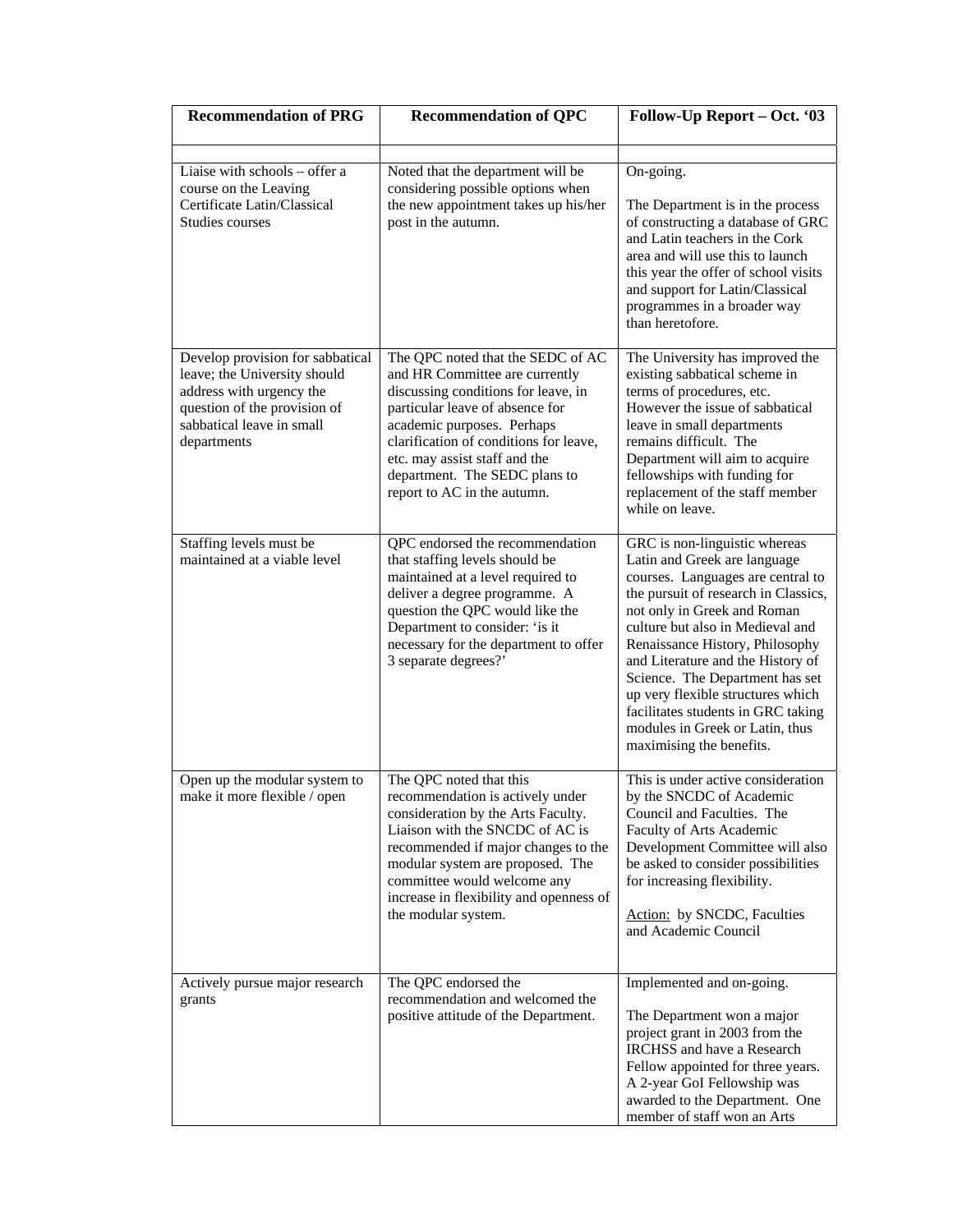| <b>Recommendation of PRG</b>                                                                                                                                                                                                                                                                                                                         | <b>Recommendation of QPC</b>                                                                                               | Follow-Up Report - Oct. '03                                                                                                                                                                                                                               |  |  |
|------------------------------------------------------------------------------------------------------------------------------------------------------------------------------------------------------------------------------------------------------------------------------------------------------------------------------------------------------|----------------------------------------------------------------------------------------------------------------------------|-----------------------------------------------------------------------------------------------------------------------------------------------------------------------------------------------------------------------------------------------------------|--|--|
|                                                                                                                                                                                                                                                                                                                                                      |                                                                                                                            | Faculty Research Award.                                                                                                                                                                                                                                   |  |  |
| Develop the Summer School                                                                                                                                                                                                                                                                                                                            | The QPC noted the recommendation<br>and the fact the Department are<br>currently working on means to allow<br>development. | The Department has made<br>proposals to the Dean of Arts for<br>the development of the Summer<br>School, which is linked to the<br>consideration of replacement of a<br>senior member of staff who is due<br>to retire shortly.<br>Action: Dean of Arts   |  |  |
| In the Department's literature,<br>stress to employers the value of<br>a Classics education                                                                                                                                                                                                                                                          | QPC noted that this is a matter for<br>action by Department                                                                | The target of the departmental<br>literature are prospective students,<br>not employers. The Department<br>does address the question of what<br>an education in Classics prepares<br>a student for and what<br>employment opportunities are<br>available. |  |  |
| Get information from IBEC and<br>similar organisations on<br>desirable qualities required in<br>graduates                                                                                                                                                                                                                                            | QPC welcomed action by<br>Department.                                                                                      | On-going.<br>The Department is doing this as<br>part of the research for the new<br>Student Handbook and the<br>information will be included in<br>the next edition.                                                                                      |  |  |
| Liaise with Careers Service re<br>graduate employment                                                                                                                                                                                                                                                                                                | Welcomed action by Department and<br>noted that this is in line with actions<br>to be taken by the Careers Service.        | Implemented.<br>The staff member developing the<br>Student Handbook has agreed to<br>assume the role of careers liaison<br>officer for the Department.                                                                                                    |  |  |
| Liaise more closely with the<br>Library                                                                                                                                                                                                                                                                                                              | Welcomed action by Department and<br>Library                                                                               | Implemented.                                                                                                                                                                                                                                              |  |  |
| We were particularly impressed<br>by the role played by the<br>manager of Neo-Latin project<br>and feel it would be highly<br>desirable that the important and<br>valuable gifts of this project<br>manager could be supported on<br>an imaginative inter-<br>departmental basis - this should<br>be considered by the Faculty<br>and the University | For consideration and action (if<br>deemed appropriate) by Department<br>and Dean of Faculty of Arts                       | Department approached the VP<br>for Planning, Communications &<br>Development. Unfortunately no<br>assistance could be provided. The<br>Department has won a new<br>research grant since the review<br>and has a Research Fellow in the<br>position now.  |  |  |
| Change the name of the<br>Department to 'The Department<br>of Classics', in line with<br>practice elsewhere                                                                                                                                                                                                                                          | For consideration and action (if<br>agreed) by Department.                                                                 | The Department has agreed to<br>change its name. The necessary<br>steps will be taken in 2003/04 to<br>implement this recommendation.                                                                                                                     |  |  |